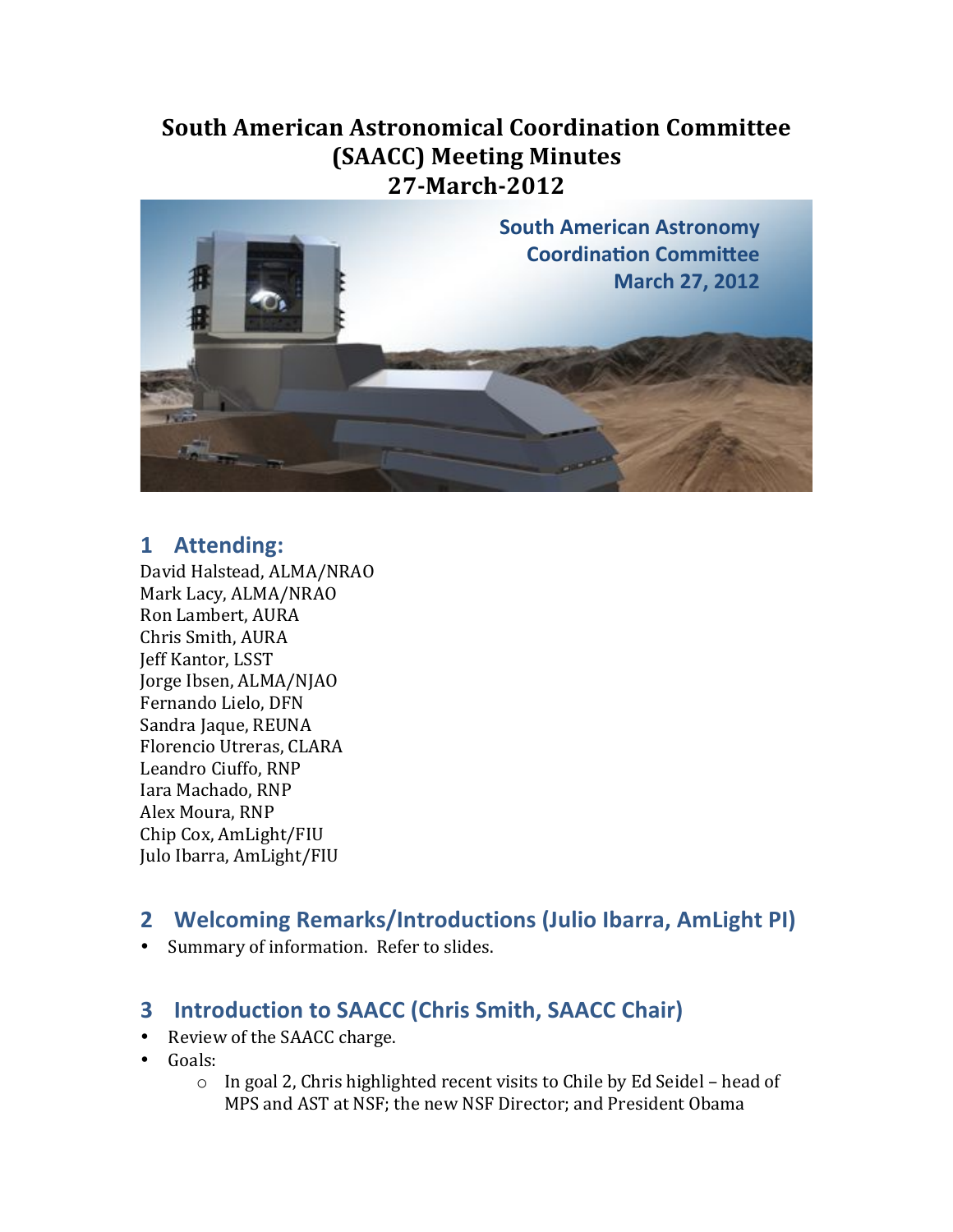- $\circ$  They stressed the importance of astronomy in relationship between U.S. and Chile
- $\circ$  Going to funding agencies with an organized and coordinated plan is more effective than going individually.
	- Coordinate message. Take message to funding sources. Bridge at a technical level.

Goal 1

• I) bring these key US Astronomy (and Physics) users together to discuss the needs of this community in South America over the next 5,10,15,20 years, in order to

• Ia) provide the AmLight project appropriate information and guidance on the needs and use of network resources, and among the technical partners.

### Goal 2

• Create a bridge between the US network planning (AmLight and partners), the Regional RENs (CLARA, GEANT) and local RENs (REUNA and equivalents in Brazil and Argentina, if not others)

• 2a) at the highest level and user level, here we serve as stewards of the NSF's desire to encourage and support innovation in S.American countries. This was a theme of Obama's recent visit to the region, a MAJOR theme of Ed Seidel's visit, and a significant theme for the visit of the Director of the NSF.

• 12b) at the technical level (AmLight/Ampath, CLARA, REUNA, CENIC, etc.) we create an environment for coordination over the different physical networks for optimized traffic, as well as sharing of ideas and techniques

### Goal 3

 3) create a venue for international coordination of astronomical networking needs in the S.American region. Here we fold in our colleagues from ESO (La Silla, Paranal, ALMA, Armazones), as well as DES partners in England and Spain, ALMA partner in Japan, GMT partner in Korea, possible LSST partners in Europe and Asia, as well as smaller projects on Tololo, La Silla, and Las Campanas involving both European and Asian astronomical interests (AURA alone has German, Thai, Korean, Spanish, English, Brazilian, Canadian, Argentinian, and Australian participants!)

- 3a) provide venue for discussions at user level
- 3b) provide venue for discussions at technical level

### **3.1 Current Operational AURA & Affiliated facilities (Lambert)**

 $\cdot$  Refer to slides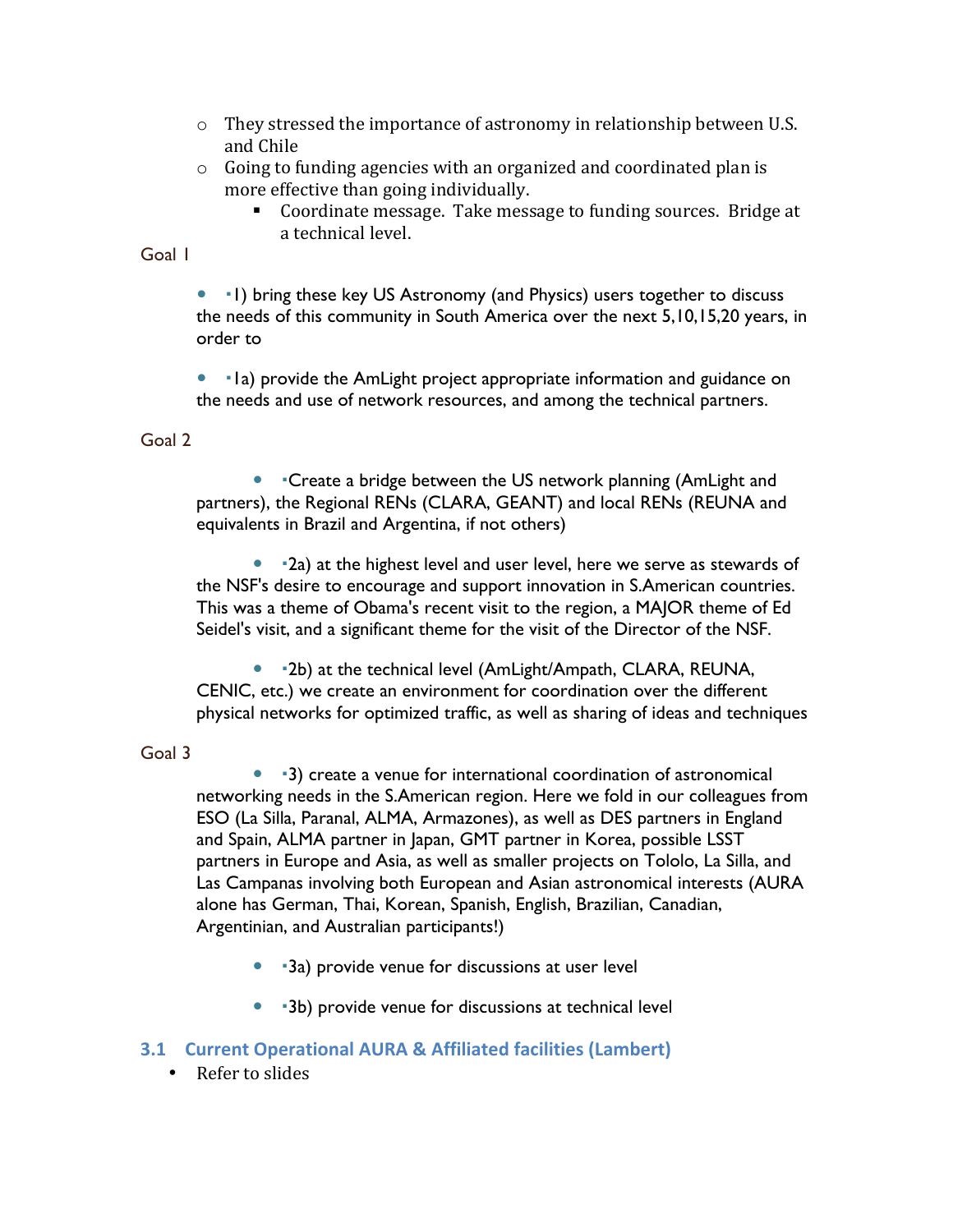### **3.2 LSST** (Kantor)

- 40G per night, observing period.
- High availability is the biggest driver for network requirements.



- Copy of data in Chile and NCSA
- Making early investments for Chile and North America, for bandwidth to be available when needed.
- Now, other countries have expressed intent to participate in operations and gain data access, data rights:
	- $\circ$  60+ letters from 20+ countries already received
	- $\circ$  IN2P3 in France has agreed to perform half of Data Release Processing in Lyon, expect this will require a 10G connection with NCSA.
	- $\circ$  Path how to get from NCSA to France is undetermined, will largely be up to IN2P3 since they will fund it.
	- $\circ$  Images move south to north nightly
	- o Databases move north to south on annual updates
- Processing:
	- $\circ$  Alert Production (near Real Time) is now at NCSA, makes reliability from Chile – U.S. very important, still specified at 98%
- AURA and AmLight are interfaces for LSST in response to questions from Florencio.

### **3.3 ALMA/NRAO (Lacy & Halstead)**

- $\degree$  Peak of < 1Gb/s until 2020, then perhaps 2 Gb/s
- $\circ$  No day/night requirements (24 hr observing)
- $\circ$  ~10% is database synch, telepresence, higher QoS
- o Higher data rates in Chilean Winter
- o Need 100 Mb/s now, not getting it yet out of 622 Mb/s link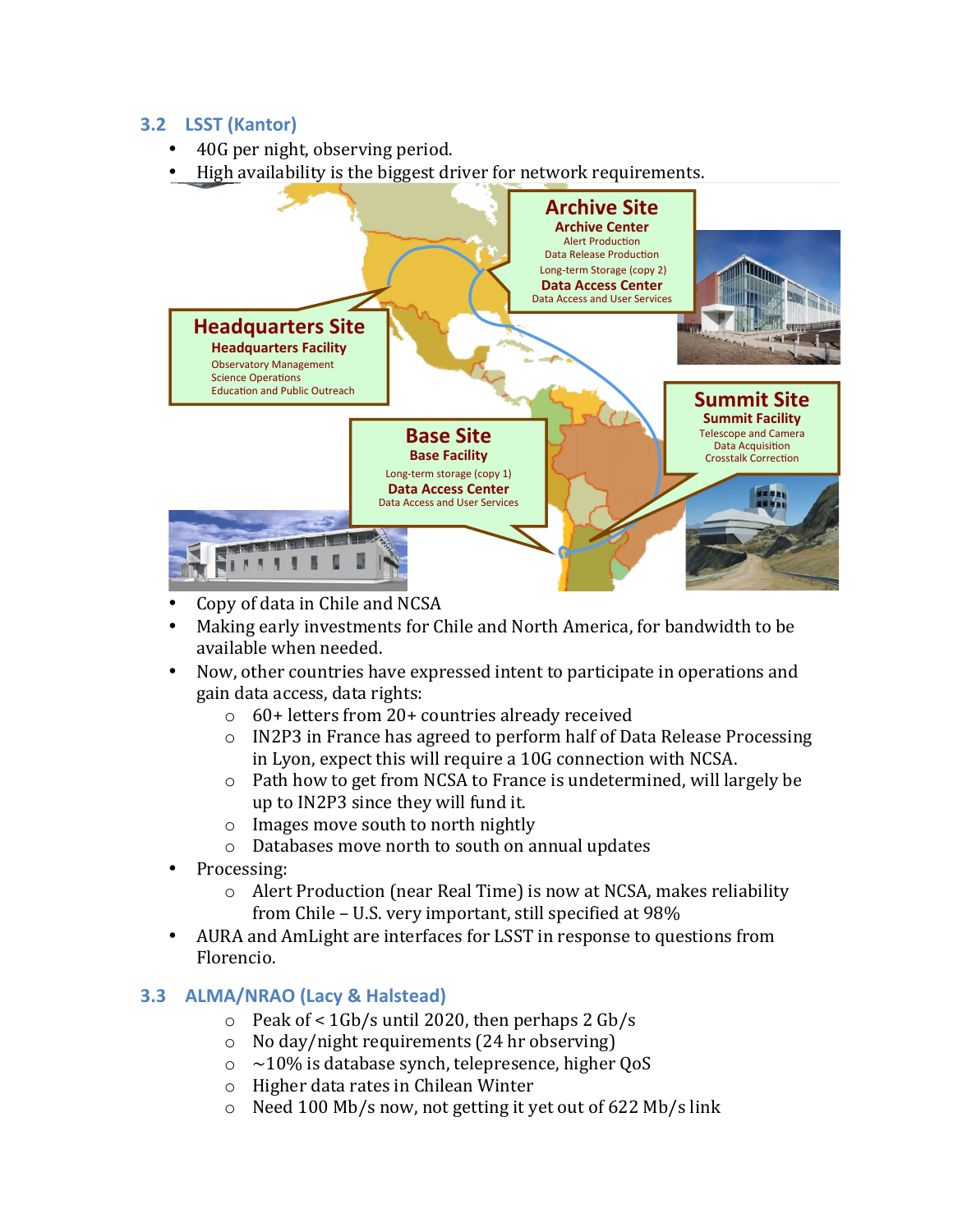- $\circ$  Using 20 Mb/s REUNA link now for Japanese
- $\circ$  Other ALMA is using existing REUNA consortium link, more than 20 Mb/s
- o Agreement of 100M CIR, burstable to 622M.
- $\circ$  Will need ~1G by 2016.
- $\circ$  No real time requirements.
- $\circ$  Bulk data requires only best effort.
- $\circ$  ALMA operates 24 hours per day. Seasonal for observation. Winter in Atacama is best season for observing.

Lacy or Halstead discussed a next generation architecture with the following characteristics:

- Oracle database
- 1TB data set takes about 2 weeks
- Need today to increase CIR to 100Mbps.
- Getting 8Mb actual throughput. Falling behind schedule.

See slides for more information.

- **3.4 ALMA Chilean & International Connectivity (Ibsen)** 
	- $\circ$  Remote operation (slide 7)
	- $\circ$  Fiber to Santiago
	- $\circ$  OSF to Antofagasta. Willing to accepts waves
	- Needs shown up to 300 Mb/s to SCO
	- In future, would like to enable remote observing, higher B/W needed all the way to Santiago

See slides for more information.

# **4 Discussion of Connectivity Requirements & Complementarities (moderator: Kantor)**

Jeff Kantor started of the discussion with the question "How can we find areas of collaboration?"

- JKantor Could ALMA/NRAO shape traffic for day, leaving LSST for night to NA
- DHalstead Argentina import controls is a current barrier, need clear political sponsorship. 1 year behind due mainly to non-technical issues?
- FUtreras Not political, good news is that it will be solved within 2 weeks, was a series of bad decisions by people who had to import equipment into BA. Can provide details. That equipment will support 20 lambdas once installed.
- $CCox$  Networking research projects are not necessarily a good model for operational/production needs of observatories. Trying to keep a synergy between innovation in growth and production. Need a better way to manage those conflicting concerns. Downside could be that we can't do large-scale systemic change due to near-term need to operate.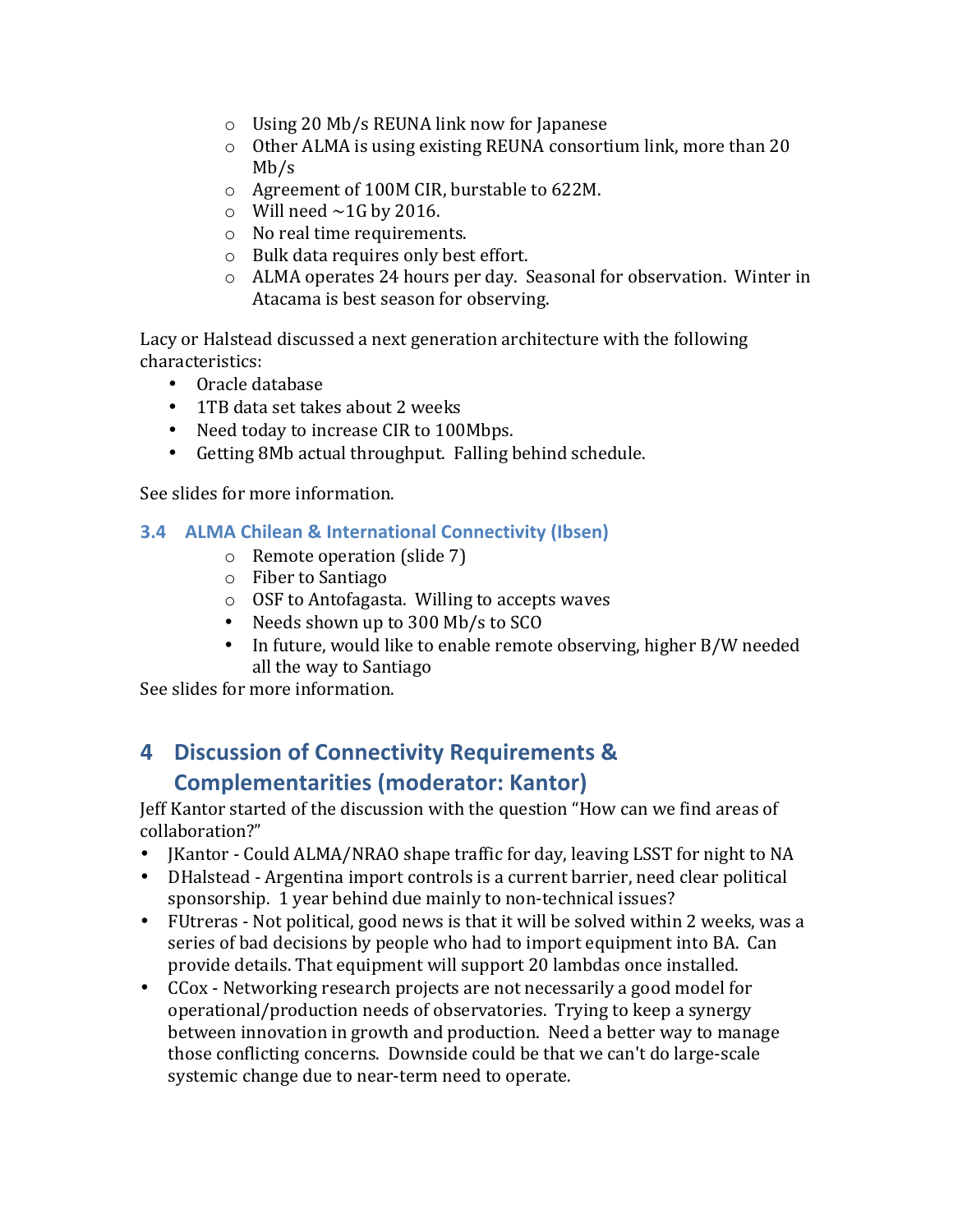- JKantor/CCox We should share network operations/management plan for LSST, integration with NOCs, etc. Idea would be having incremental increases per project, not entirely replicated NOCs.
	- $\circ$  Regarding network operations, NRAO people would get with Jeff and Ron to ensure scale and scope.
	- $\circ$  JKantor comment: "It's cheaper to aggregate than each project doing its own work".

# **5** International and National Providers' Planning



# **AmLight (Cox)**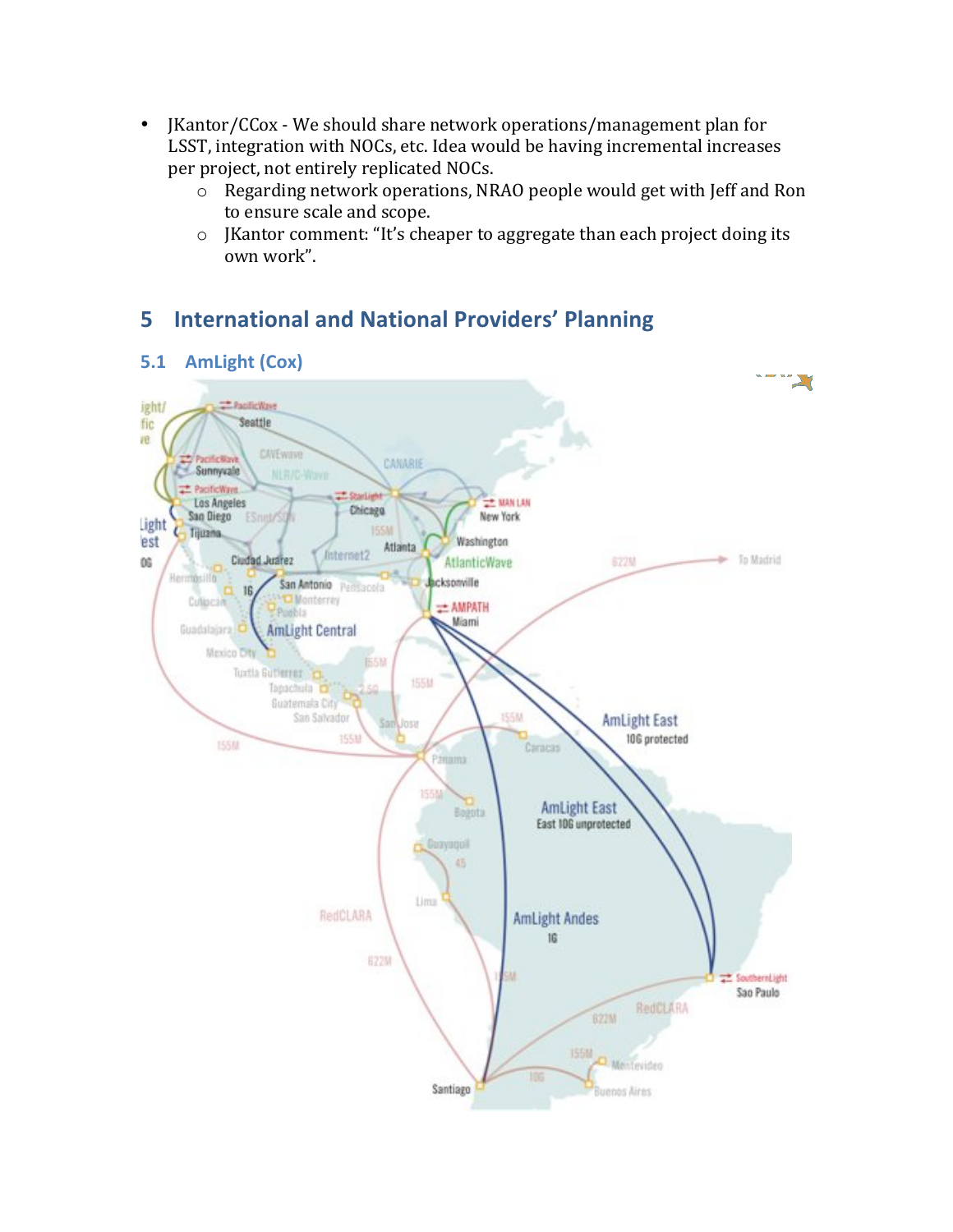- Integrating consortium activities
- $\sim$  \$1M invested last year to respond to consortium requirements
- Working with national providers to increase access and capacity going North; e.g., improving AtlanticWave.

### **5.2 CLARA (Utreras)**

- STM-4 ring around South America
- BA SCL, DWDM up to  $20 \times 10G$
- Porto Alegre to BA. Joint project with RNP.
- 2.5G to Madrid, not yet upgraded.
- EU funding ending in  $2012$
- Peru to Ecuador at 600M
- Dark fiber between San Jose CR to Managua, and from San Jose CR to Panama
- Panama to Tapachula is part of build out into Mexico. Eventually will disconnect at Tijuana
- $\cdot$  See slides for more information

### **5.3 REUNA\*(Sandra\*Jaque)**

- REUNA is already 2.5Gbps LS to SCL (via EVALSO investment)
- Establishing VLAN ALMA to UVA
- Establishing VLAN from SOAR to Brazilian astronomy institutions (with AmLight/CLARA)\*\*\*
- See slides for more information

# **5.4 RNP (Leandro Ciuffo, Iara Machado, Alex Moura)**

- Still on aggressive infrastructure build-up to connect 24 of 27 regional capitals at 10 Gbps and later to 100 Gbps
- Cipo experimental service, dynamic circuits.



ON, the National Observatory, was previously selected as a beta-tester

• Did proof of concept between Brazilian institutions and US i2-connected institutions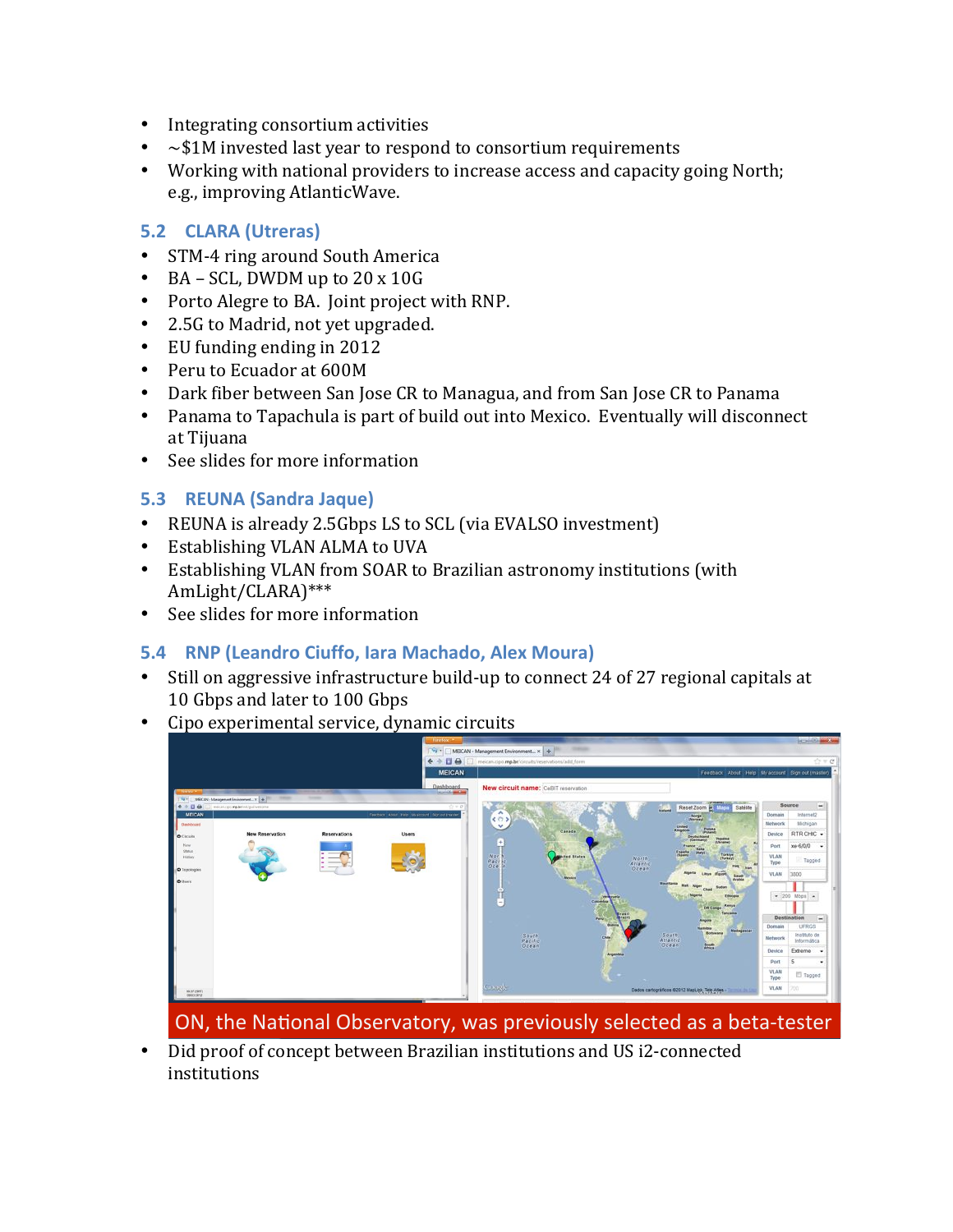- LINeA Brazilian institutions collaborating on astro data center, will be at next week LSST workshop
- See slides for more information

# **6 Discussion of Connectivity: How to meet User requirements**

- AmLight operators should meet to describe/engineer how to get 98% reliability in network layer end to end
	- $\circ$  Ibarra note: LSST requirement of 98%
- Also should have a coherent approach across operators for network management, tools for monitoring, diagnostics
- Data flows distributed to different centers/points is another topic for operators to understand better (CCox - could test application devices e.g LSTORE on research side, deploy into ops side, could still use research side in overflow situations)
- Projects please provide any requirements on monitoring/management\*\*\* e.g. RedCLARA using perfsonar.
- Themes that emerged from the discussion:
	- o Hybrid!Networking
		- $IP$
		- Persistent Layer2 service
	- $\circ$  Data Flow characterization
	- o Network Performance management (perfSonar)
	- o NOC!Support,!NOC!Coordination
	- $\circ$  Monitoring and Measurement

### **6.1 Performance Requirements**

The following table represents estimates of the bandwidth requirements of LSST and ALMA from their sites in Chile to the U.S.

| <b>LSST</b>                 | Bandwidth unit in Mbps |            |            |       |            |            |            |            |            |                                                  |
|-----------------------------|------------------------|------------|------------|-------|------------|------------|------------|------------|------------|--------------------------------------------------|
| <b>FISCAL YEAR</b>          | 2012                   | 2013       | 2014       | 2015  | 2016       | 2017       | 2018       | 2019       |            | 2020 202130                                      |
| Mountain to Base            |                        |            |            | 1,000 | 1,500      | 2,000      | 2.500      | 100.000    | 100,000    | 100,000                                          |
| Base to Santiago            | 650                    | 1.000      | 1,000      | 1,000 | 1.500      | 2.000      | 2,500      |            |            | $3,000$   10,000 - 40,000   10,000-40,000-80,000 |
| Santiago - MIA              | 650                    | 1,000      | 1,000      | 1,000 | 1,500      | 2,000      | 2,500      |            |            | $3,000$ $10,000$ - 40,000 10,000-40,000-80,000   |
| MIA - NCSA                  | 650                    | 1,000      | 1,000      | 1,000 | 1,500      | 2,000      | 2,500      |            |            | $3,000$   10,000 - 40,000   10,000-40,000-80,000 |
| <b>NCSA - Tucson</b>        | 650                    | 1,000      | 1,000      | 1.000 | 1.500      | 2,000      | 2,500      |            |            | $3,000$ 10,000 - 40,000 10,000-40,000-80,000     |
| International Collaborators | <b>TBD</b>             | <b>TBD</b> | <b>TBD</b> | TBD   | <b>TBD</b> | <b>TBD</b> | <b>TBD</b> | <b>TBD</b> | <b>TBD</b> | <b>TBD</b>                                       |
|                             |                        |            |            |       |            |            |            |            |            |                                                  |

| <b>ALMA-NRAO</b>            |                  |       |          |          |          |          |          |          |             |                                                                                                                               |
|-----------------------------|------------------|-------|----------|----------|----------|----------|----------|----------|-------------|-------------------------------------------------------------------------------------------------------------------------------|
|                             | Q1-Q2 20;        |       |          |          |          |          |          |          |             |                                                                                                                               |
|                             | O3+ 100.         | 100.  | 300,     | 300.     | 1000.    | 1000.    | 1000.    | 1000.    |             |                                                                                                                               |
|                             | burstable to     |       |          |          |          |          |          |          |             | burstable to burstable to burstable to burstable to burstable to burstable to burstable to 1000, burstable 2000, burstable to |
| <b>JALMA to NRAO at UVA</b> | 622              | 622   | capacity | capacity | capacity | capacity | capacity | capacity | to capacity | capacity                                                                                                                      |
| <b>OSF - SCO</b>            | 100 <sub>1</sub> | 100   | 2500     | 2500     | 2500     | 2500     | 2500     | 2500     | 2500        | 2500                                                                                                                          |
| AOS to OSF                  | $1,000 - 10,000$ | 10000 | 10000    | 10000    | 10000    | 10000    | 10000    | 10000    | 10000       | 10000                                                                                                                         |
|                             |                  |       |          |          |          |          |          |          |             |                                                                                                                               |
|                             |                  |       |          |          |          |          |          |          |             |                                                                                                                               |
|                             |                  |       |          |          |          |          |          |          |             |                                                                                                                               |
| <b>OSF-SCO</b>              | 100              | 100   | 2500     | 2500     | 2500     | 2500     | 2500     | 2500     | 2500        | 2500                                                                                                                          |

Colors for LSST represent the following:

• Blue years are Research and Development phase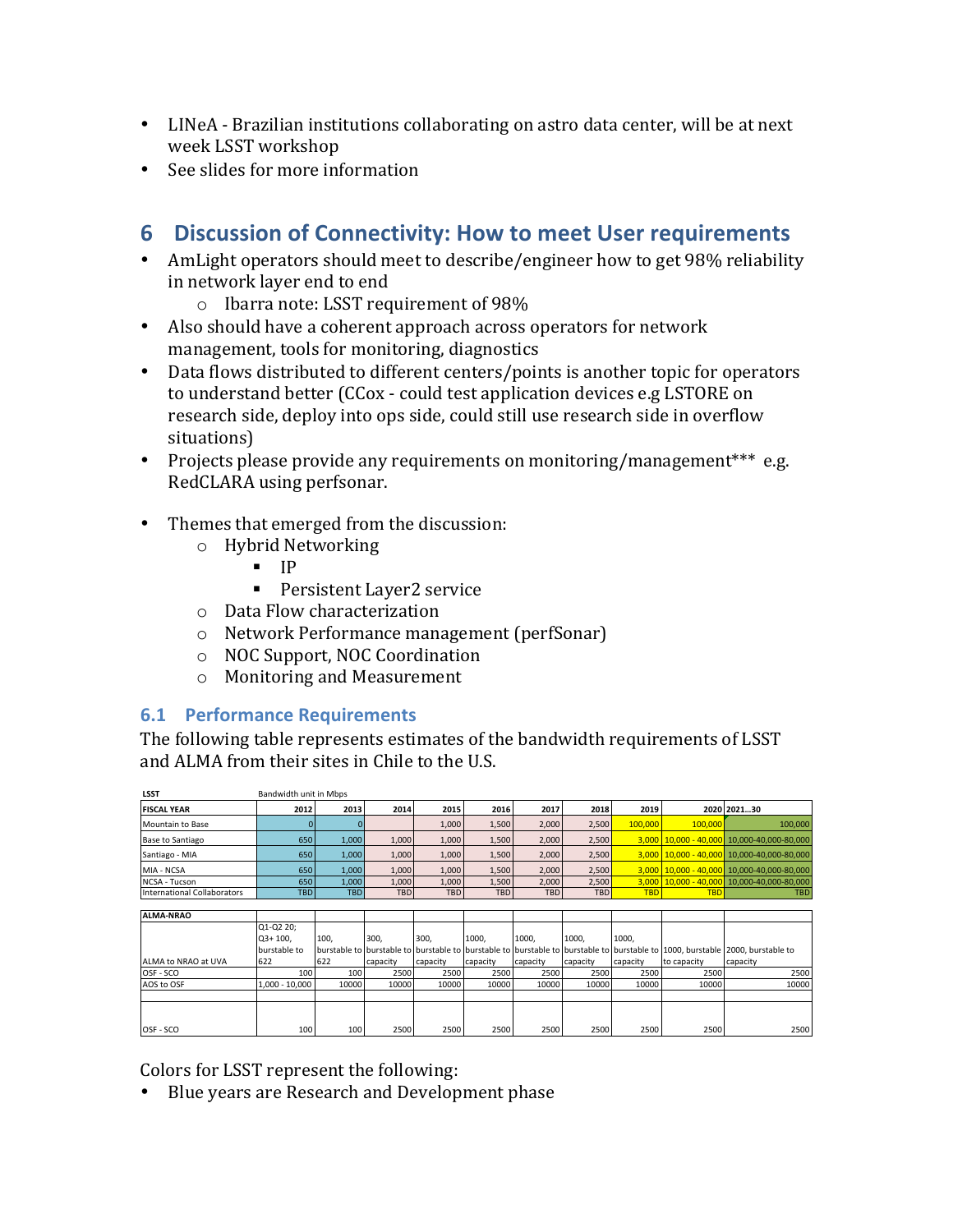- Pink years are Construction Phase
- Yellow years are Commissioning Phase
- Green years are Operations Phase

The ALMA-NRAO quoted numbers are averages. ALMA-NRAO expects to get a considerable amount of day-to-day and seasonal variation, meaning that they would like to be able to obtain any unused bandwidth up to the full bandwidth in a burst mode. Currently, the ALMA-NRAO performance requirement is 100Mbps, burstable up to 622Mbps, on the AmLight Andes connection.

Please refer to the presentations for additional information.

# **7 Next\*Steps (Ibarra\*moderated)**

- The SAACC is interested in evaluating perfSonar as an instrument to measure end-to-end performance between project sites in Chile and sites in the U.S.
	- $\circ$  Start the process of conducting a requirements analysis to determine what resources are needed to achieve goal.
	- $\circ$  Internet2 has an award in the IRNC program to deploy perfSonar on IRNC links. The AmLight PI will inquire of the PI at I2 to provide guidance on how should perfSonar be deployed.
- JKantor Can host meeting at LSST AHM in August, 2012
	- $\circ$  Action item to investigate interest in organizing a face-to-face in Tucson.
- Annual face-to-face in conjunction with other conference
	- o Face-to-face every 1-2 years? Rotate between US, Brazil & Chile
		- suggestion: first face-to-face in Chile Jun/Jul/Aug 2013
		- leverage meeting with Vera's Pucon cross-disciplinary dataintensive meeting
- Video teleconferences every 6 months.
	- $\circ$  ~March/April and ~Oct/Nov windows
	- $\circ$  Ibarra: start the process to identify next video telecom in October/November timeframe. Note: those are busy months with conferences
- Ilbarra Will create report and post to web site, also develop agenda for next meeting.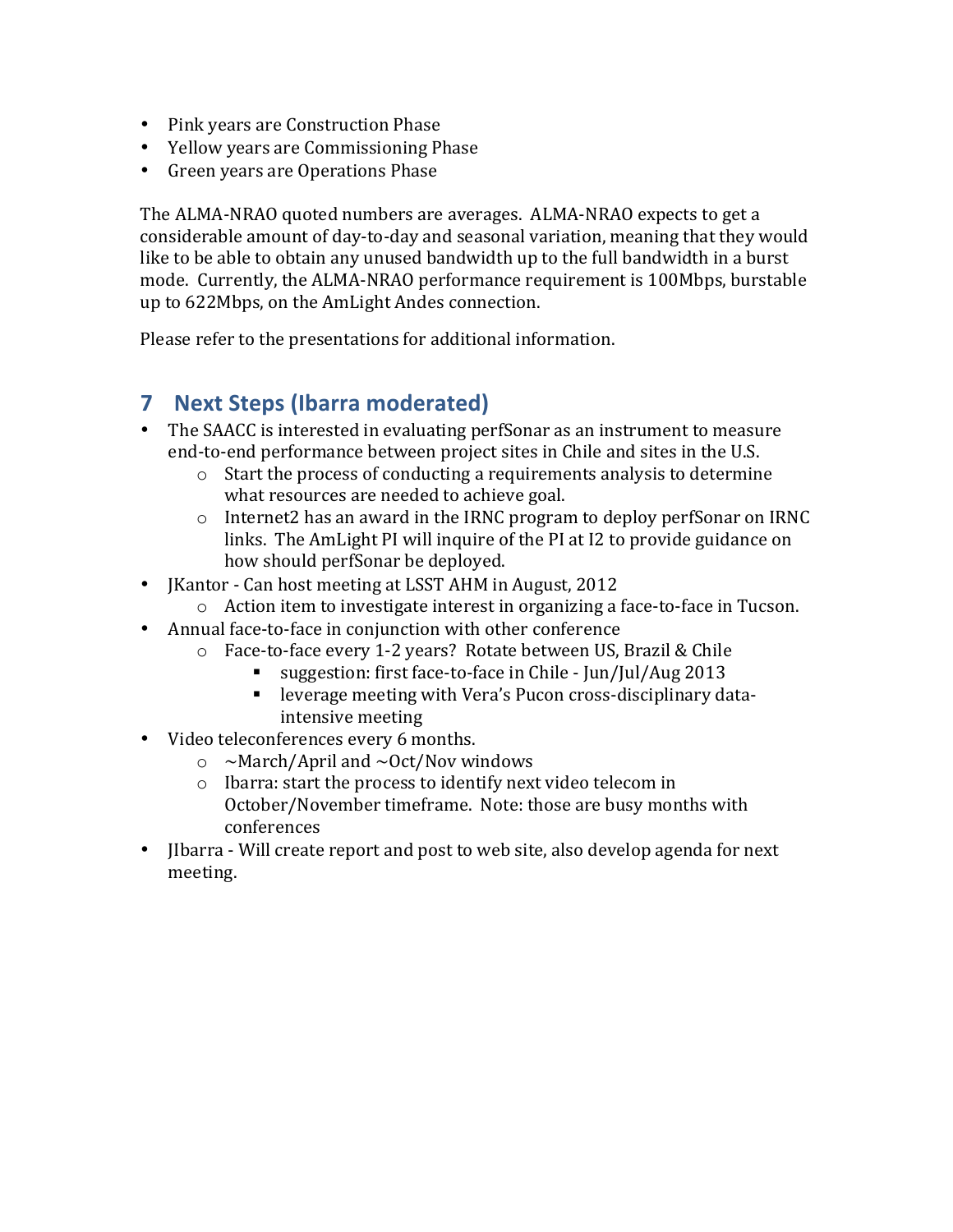# **8 Appendix SAACC** Meeting 2012.03.26

# **SAACC** Charge

From the AmLight proposal:

"Given the extensive use of AmLight by the astronomical community, the AmLight PI" will convene a South American Astronomy Coordination Committee (SAACC) that will be comprised of representatives from the various astronomy projects who are conducting projects or operating observatories in South America. ... The SAACC will serve not only to provide input and advice to the AmLight PI and the Steering Committee on program and network needs, but will also serve as a venue for coordinating the needs of these astronomical projects and institutions to improve their resource planning and implementation of operational connections between these distant facilities and users in the continental US."

## **SAACC&Meeting&Agenda**

Tuesday, March 27, 2pm-5pm Chilean, 1pm-4pm U.S. Eastern time

*(All\$times\$in\$Chilean time below)* **2:00pm**: Welcoming Remarks/Introductions (Julio Ibarra, AmLight PI)

**2:15pm**: Introduction to SAACC (Chris Smith, SAACC Chair)

**2:30pm**: Users Requirements/Project Status update (see suggestions below) 10min – Current Operational AURA & Affiliated facilities (Lambert) 10min – LSST (Kantor) 10min – ALMA/NRAO (Halstead) 10min – ALMA Chilean & International Connectivity (Ibsen)

**3:10pm** – Discussion of Connectivity Requirements & Complementarities

**3:30pm**: International & National Providers' Planning  $10$ min – AmLight  $(Cox)$ 10min – CLARA (Utreras) 10min – REUNA (Arellano)  $10$ min – RNP

 $10$ min – ANSP

**4:20pm** – Discussion of Connectivity Availability & meeting requirements

**4:45pm**: Planning for next meetings